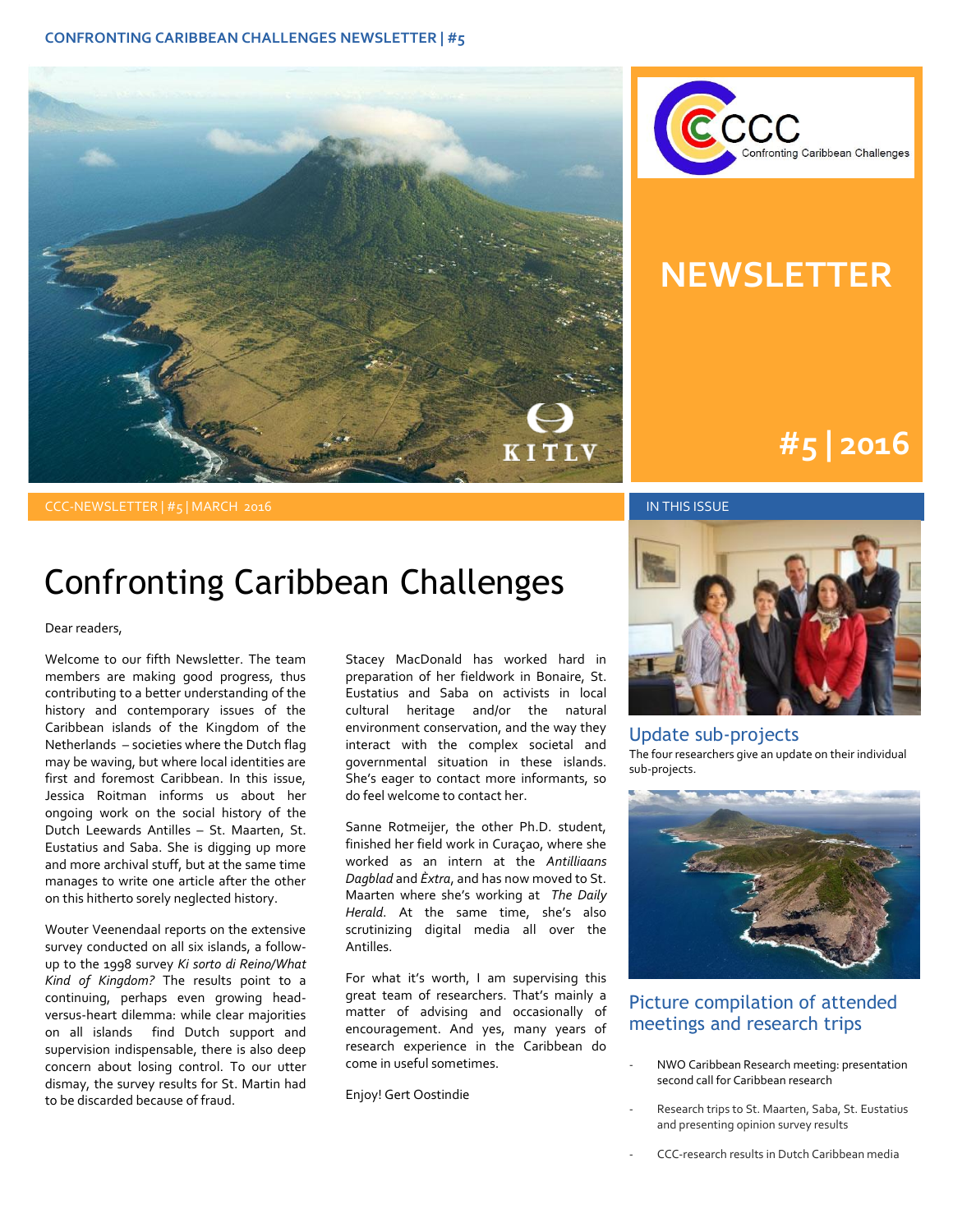### Update project: Jessica Vance Roitman



*Jessica researches the social history of the Dutch Leeward (confusingly known as 'Bovenwinden' in Dutch) islands of St. Maarten, St. Eustatius, and Saba in the 19th and 20th centuries. Her focus is on the intersection of migration, governance, and the formation of identities on these islands. The project will also tie into larger discussions about (intra) Caribbean migrations, hybridity, and the disjuncture between sovereignty and identities.*

EDISTRIBUTE CONTROL CONTROL CONTROL CONTROL CONTROL CONTROL CONTROL CONTROL CONTROL CONTROL CONTROL CONTROL CONTROL CONTROL CONTROL CONTROL CONTROL CONTROL CONTROL CONTROL CONTROL CONTROL CONTROL CONTROL CONTROL CONTROL CO stunning success. Not only did I get some much-needed Vitamin D, I also added a great deal to my ongoing research into the social and cultural history of Saba, St. Eustatius, and St. Maarten. This progress owes a great people on the islands and I am very grateful to them. I spent my first week on St. Maarten where I was busy in the **Philipsburg Jubilee Library**. As usual, Monique Alberts and her staff were wonderfully helpful and kind.

> I spent a long time reviewing the recordings of the "Profiles of the Windward Islands" which have been very professionally cataloged. These recordings give me a great deal of insight into the recent history of the slands and are invaluable as a source for oral history. In addition, I made extensive use of the large collection on the history of St. Maarten which is housed in the Library, including copies of journals of the Lt. Governors (*gezaghebbers).*

> I spent the second week of my trip on Saba where I joined Wouter and where, later, Gert joined us. There I met with local historian and all around island expert, Mr. Will Johnson, who gave me several hours of his time, and shared his knowledge and perspectives on doing local history with me. Mr. Bobby Zagers of the Planning Office on Saba very graciously allowed me access to the records housed in his office, including notarial records going back to the early nineteenth century. These sorts of documents give historians a picture of who owned what, how things like land,

My escape from the grim, gray Dutch winter was a houses, businesses and even people, where transferred between people, and generally give a glimpse of what was going on Saba. But I didn't just look at old paper! Mr. Ryan Esperson, local archeologist and soon-to-be Ph.D. from Leiden University, took a morning off from finalizing his dissertation and preparing for the opening of the **Saba Heritage Center** to lead Gert, Wouter, and me to the ruins of Mary's Point. This village was abandoned in the 1930s and the 80 or so residents were moved to The Bottom. Scrambling up the scrabbly, steep hillside to the beautiful point overlooking the sea was no easy task. The hike made us all realize how much more difficult things had been for Sabans centuries ago. Not only that, though. Ryan showed us the remains of the houses, cisterns, and graves by which we got a real sense of life on Saba in the past.

> Back here in the present, I'm working hard to get my research findings out and into the public domain. My article, "[Land of Hope and](https://www.academia.edu/22790036/Land_of_Hope_and_Dreams_slavery_and_abolition_in_the_Dutch_Leeward_islands_1825-1865)  [Dreams: Slavery and Abolition on the Dutch Leeward Island, 1825-](https://www.academia.edu/22790036/Land_of_Hope_and_Dreams_slavery_and_abolition_in_the_Dutch_Leeward_islands_1825-1865)1865" has recently come out in the journal *Slavery & Abolition.* The article Wouter and I co-authored, "We Take Care of Our Own: The Origins of Oligarchic Politics in St. Maarten" will be coming out in the October issue of the *[European Review of Latin American and Caribbean Studies](http://www.erlacs.org/)*. Meanwhile, I'll be visiting a non-Dutch Caribbean island in June – Cuba, for the Association of Caribbean Historians Conference where I'll be talking about maritime marronage in the Dutch Windward islands.

> But before I forget, I should add that I'll be going to Curaçao at the end of March to do more research at the National Archive of [Curaçao](http://www.nationalarchives.cw/) and th[e Maduro Library.](http://www.madurolibrary.org/) As some of you all know already, many of the records of Saba, St. Eustatius, and St. Maarten are actually housed in Curaçao. Despite the occasional sunny day here in the Netherlands and the promise of Spring shown in the flowers peeking through the grass, I'm looking forward to more sun and, even more importantly, more great insights into the history of the Windward islands.

Over the past 3 months, I have primarily been working on the first analyses of our opinion survey. While the survey on St. Maarten was an unmitigated failure due to serious suspicions of interviewer fraud, the first results of the survey on the other five islands have now been gathered. In the past month, we have shared some preliminary results with the news media in the Netherlands and on the Dutch Caribbean islands. For example, we have released figures regarding political status [preferences,](http://caribischnetwerk.ntr.nl/2015/12/22/kwart-bonairianen-verlangt-terug-naar-antillen) and concerning Dutch inhabitants, foreigners, and tourists on the [islands.](http://caribischnetwerk.ntr.nl/2016/02/26/abc-eilanden-niet-blij-met-immigranten-en-toeristen) In the coming weeks and months, more results of the opinion survey will be published, and we will do more in-depth statistical analyses of the survey data. All the publications related to the opinion survey appear on our **special survey** [website.](http://www.kitlv.nl/research-projects-confronting-caribbean-challenges-opinion-survey/)

Between the 10<sup>th</sup> and the 26<sup>th</sup> of January Jessica, Gert, and I visited the three Windward Islands for the next stage of field research. My fieldwork primarily took place on Saba, where I conducted indepth interviews with various local politicians, journalists, and civil servants. The many lengthy discussions I have had with Saban respondents on the island have provided me with great insights about the

## Update Project: Wouter Veenendaal

political dynamics, opportunities and challenges of this small island, and about the changes that have occurred since 2010. Towards the end of the trip, Gert and I presented the firs[t results of our opinion survey on Saba](http://caribischnetwerk.ntr.nl/2016/01/23/kitlv-onderzoek-het-gaat-niet-alleen-om-geld-investeren/) (21<sup>st</sup> of January) and St. **[Eustatius](http://caribischnetwerk.ntr.nl/2016/01/27/statianen-niet-blij-met-nederlands-bestuur/))** (25<sup>th</sup> of January). It was absolutely fabulous to have the opportunity to discuss the survey results with respondents and local politicians on these two Windward islands, and to hear their opinions and interpretations of our research findings.

.

Regarding academic publications, a number of developments have occurred, as well. Jessica and I made a successful attempt to reach across disciplinary boundaries, and we co-authored an article about the historical origins of oligarchic politics on St. Maarten, combining insights from history and political science. This article has been accepted for publication in the *[European](http://www.erlacs.org/)  [Review of Latin American and Caribbean Studies.](http://www.erlacs.org/)* In addition, an article I wrote about the influence of smallness on political status debates in overseas territories has been published in *Geopolitics*, and has no[w appeared online.](http://www.tandfonline.com/doi/full/10.1080/14650045.2015.1104303) Based on evidence from the Dutch Caribbean islands, in this article I discuss how personalistic politics and close relations between politicians and citizens influence and sometimes distort debates about the political status of small, nonsovereign jurisdictions.

In addition to analyzing and publishing more survey results, in the coming months I will prepare the following stage of field research in the ABCislands, which will happen towards the end of June and the beginning of July. This fieldwork will consist of a presentation of survey results on each of these three islands, as well as a series of in-depth interviews that I hope to hold with various respondents on Bonaire. After having conducted qualitative research on Saba and St. Eustatius, I am very eager to learn more about the political dynamics of Bonaire, and how the changes of 2010 have impacted governance on this island.



*Wouter's research focuses on the impact of the new municipal status of the smallest Dutch Caribbean islands on the opinions and behavior of local citizens, civil servants, and politicians. The project also draws comparisons with the larger Dutch Caribbean islands and other non-sovereign island jurisdictions in the Caribbean and elsewhere.*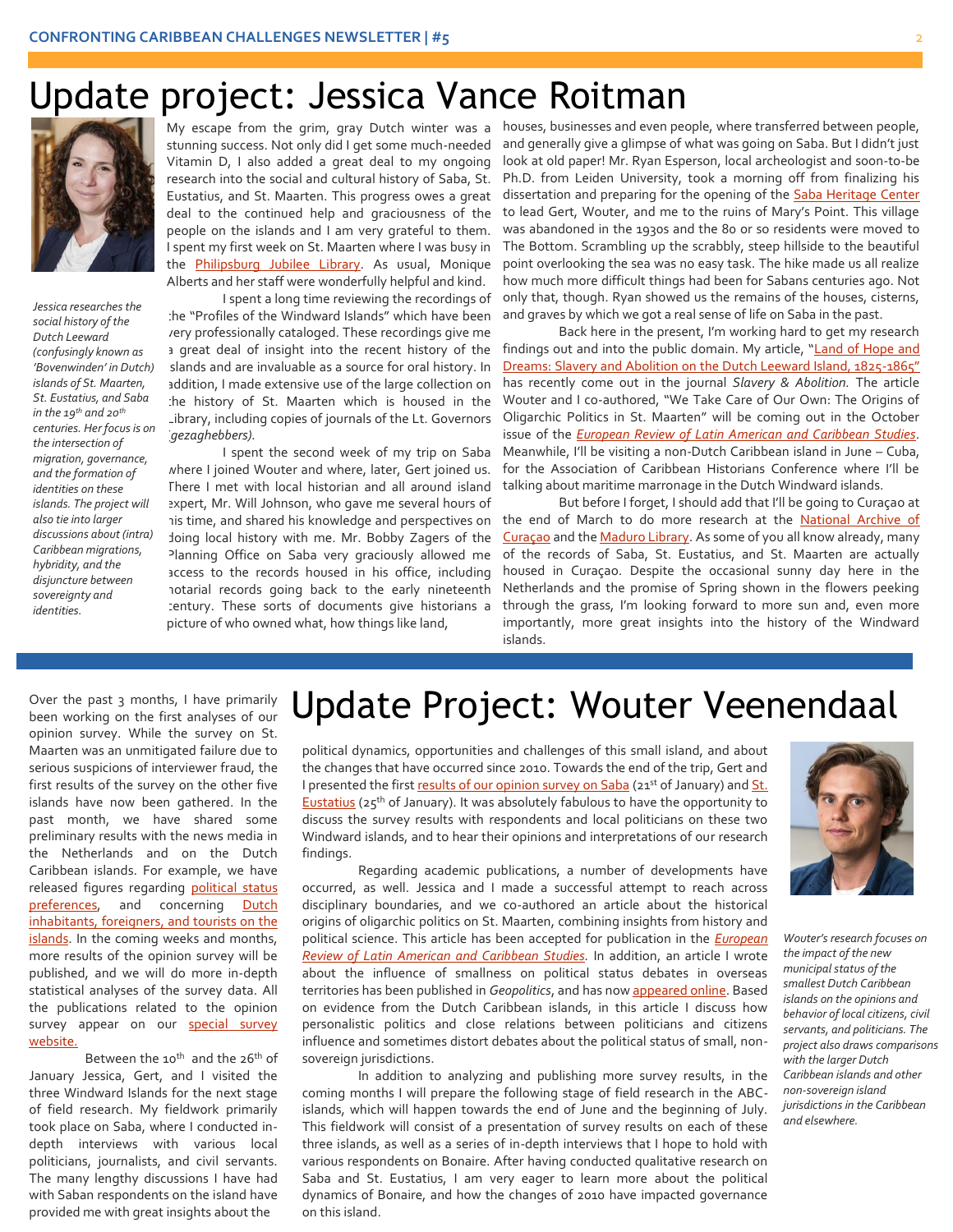### Update project: Stacey Mac Donald



 $\ddot{\phantom{a}}$ *Stacey is interested in uncovering behavioral differences between/ within the BES-islands when it comes to nature conservation and cultural heritage. She will use identity principles to explain the dynamics of locals and immigrants who are active in conservation of nature and cultural heritage on the BES islands.*

The dates are set and the tickets are booked. In the first week of April I am leaving for the BES islands for my second fieldwork trip. This time I will be gone for a total of three months. First, I will be on St. Eustatius from the 11<sup>th</sup> of April until the 27<sup>th</sup> of April. Next, I will conduct fieldwork on Saba until the 13<sup>th</sup> of May and, lastly, I will stay on Bonaire for at least 5 weeks. After my fieldwork I also planned a trip back home to Curacao. It's been over a year since I've been back on Curacao and I am really looking forward to being home in the sun and playing with my puppy!

In the previous newsletter I wrote about the development of my questionnaire. The questionnaire is very important because it is with it that I will collect my first set of data. I am currently working on the final checks and adjustments to it. Since my last update, I conducted a pilot study to gather more information for my questionnaire. I interviewed cultural heritage and environmental conservationists who are currently living in the Netherlands and asked about their motivation for protecting cultural heritage and the environment of the Dutch Caribbean. I will use this information to further adjust and make the questions specific for the BES islands. This way I can ensure that the questions I use are relevant for the people who will participate in my study on the BES islands.

The information I obtained from these interviews is very useful and I am grateful for the time my interviewees took to share their experiences and insights with me. During the interviews I already observed how different people experience the same activity (in this case, protecting cultural

heritage of the BES islands) very differently, and that these differences are reflected in their personal bond with the islands. Of course, I cannot draw any conclusions based on a couple of interviews, but any affirmation of my hypotheses is always welcome!

Currently I am trying to contact organizations and individuals on the islands who would be willing to participate in my research. I am looking for individuals who are concerned with protecting the local cultural heritage and/or the natural environment. I developed an online version of the final questionnaire which can also be filled in on paper. Participants will be given the option to fill in the questionnaire online or in person (either using a tablet or a paper version of the questionnaire). Having both versions available hopefully ensures that I will be able to reach as many people as possible to fill in the questionnaire.

On the 18th of February, the NWO presented the [second call for proposals](http://www.nwo.nl/en/research-and-results/programmes/Caribbean+Research_x003a_+a+Multidisciplinary+Approach/Meeting+2016) and some results of ongoing projects. I prepared a poster presentation of my research plan which was very well received. The conference also was a good opportunity to meet other researchers from various backgrounds who are concerned with the Dutch Caribbean.

2015 has been a very challenging year for me, but it seems there has been an energetic shift in 2016. I've made big steps in my research project and have been working at a very fast pace since January. At the moment I am really looking forward to being back on the islands. It's feels as if the real work is only just beginning!

After rounding off most of my work at the archive of the *[Èxtra](http://extra.cw/)* in Curaçao, on January 23, 2016, I flew to St. Maarten to be reunited with my colleagues Gert, Wouter, and Jessica for a day or so. During six months of fieldwork - and counting - it goes without saying that we, as a team, have had regular contact via email and Skype. And, in our digital age, this works wonderfully well. Spending a night eating BBQ ribs together, however, was just really fun after such a long time.

Apart from seeing these familiar faces, my arrival on St. Maarten has led to a lot of new impressions in terms of climate, food, and people, among many other things. The fact that Curaçao and St. Maarten were until only recently both part of the 'Netherlands Antilles' and were, therefore, subject to similar regional dynamics, certainly does not mean that they don't have distinct histories and cultures. Or in the words of a respondent: "When you arrive on Curaçao you immediately know: This is Curaçao. But here, it is different. St. Maarten is just very, very international." Indeed, the yachts look bigger and the cruise ships more present, while the combination of a 'French' and a 'Dutch' side gives the island a unique vibe – although many local people stress it is, and has always been, one island, an impression I share so far. I received a warm welcome from Dr. Francio [Guadeloupe,](http://www.usmonline.net/#/staff/) President of th[e University of St. Martin](http://www.usmonline.net/)  [\(USM\),](http://www.usmonline.net/) along with other researchers located on the island. Moreover, many inhabitants - such as my wonderful hosts- have been very helpful in showing me the way around the island.

### Update Project: Sanne Rotmeijer

After two weeks of exploring the island, I started with participant observation at *[The Daily Herald.](https://www.thedailyherald.sx/)* This family-owned business is the biggest newspaper on St. Maarten and the surrounding islands. A large portrait of founder and President Roger F. Snow welcomes staff and visitors when they enter the big building where the newspaper and its own press are located, and, next to the portrait, hangs a poster that quotes a French journalist: "But really, what is a great newspaper? It isn't one that has exposés and revelations every day. It is one that has credibility, competence, and good writing." The quote continues with summing up admirable newspapers, such as *The New York Times* and *The Guardian*. While *The Daily Herald* unquestionably is incomparable to these giants, the poster perfectly exemplifies *The Herald*s' American-inspired vision of what good journalism ought to be.

Apart from the daily editorial meeting, the journalists are in and out. I was able to join one of them on an expedition to the Court House, which provided me with valuable insights, not only into the work of journalists, but also into the dynamics of the Dutch law system. One thing that struck me was how Dutch prosecutors and lawyers were speaking Dutch in contrast to local suspects who were speaking English, or, even more often, the local Englishbased creole dialect, to the suspects and defendants who were there with their interpreters. This was just one of the many examples I have seen so far of divisions in St. Maarten's society today that are definitely more complicated than only the continued use of a colonial judicial and legal system. There are also issues such as racism, poverty and migration involved.

I will continue my fieldwork on St. Maarten until the end of April. I will keep reflecting on these and other observations, while participating in the editorial room of *The Daily Herald,* and interviewing journalists and other people involved in St. Maarten's (digital) press. After April, I will return to Curaçao to conclude my 10-months' of fieldwork.



*Sanne's research focuses on how traditional and new 'Dutch' Caribbean media reflect and shape discourses of (trans)national identities in the context of nonsovereignty, migration and small-scale politics.*